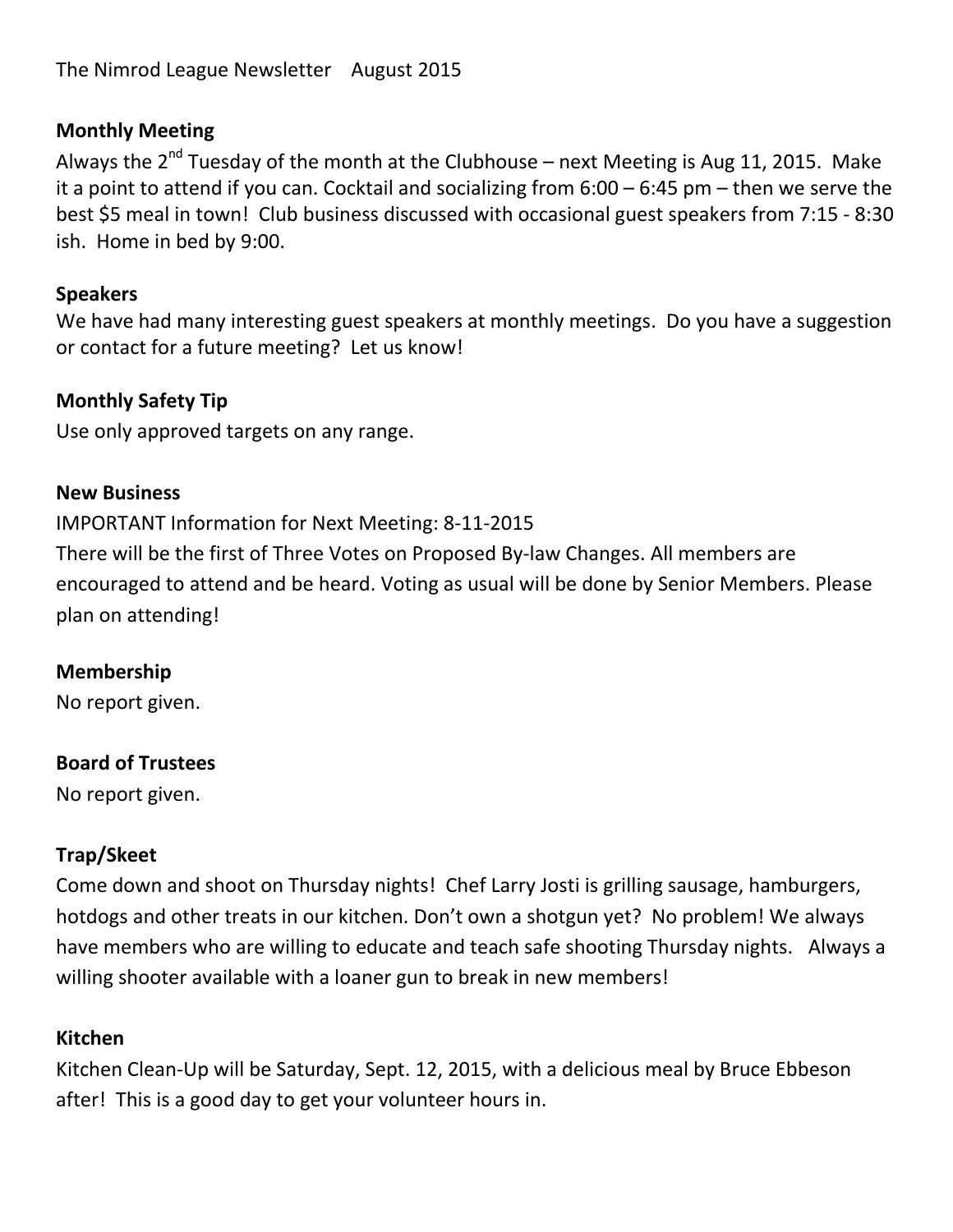Bruce is requesting striped bass donations for the next game dinner. Bass donations may be left in the club house kitchen freezer. Please call Bruce at 508-853-1589 for information or when making a donation.

## **Rifle Range**

It's time to register for the  $2^{nd}$  Annual Big Bore Bench Match on Saturday 8-15-2015! We encourage you to register even if you don't have a center fire rifle - this will allow us to plan prize and food considerations. This is a great opportunity to enter a fun match, support your club, and talk to experienced bench rest shooters. One of the competitors is sure to offer you the use of their rifle – we encourage new shooters to participate in their sport. This is a center fire rifle only match, to be shot on an official 100 yd. bench rest target. Several sighting in shots may be taken anywhere on the target to get "on paper." Then a five shot group will be fired for scoring. Scoring is based on the group size. TWO classes: Heavy barrel and Hunter barrel: there is a \$5 entrance fee per target/class.

Contact Tom Wiegand at [wiegand444@gmail.com](mailto:wiegand444@gmail.com)

We had 8 shooters at the July Pistol Match. We changed the rules for the match so everyone shot as many 10 shot strings as their ammo allowed. We also had a first time shooter. Thanks to everyone for their generous offering of the use of their guns.

A second shooting table has been built and placed at the range. It has been placed in line with the rifle benches and in front of the 25 yard berm. These tables have been built to the bench rest height of 34". In addition, 4 new 18" bench rest stools have been built and placed at the tables. No more contortions trying to shoot bench rest at the picnic table. Please make sure when you are shooting that your shots will hit the berms and impact areas avoiding ground ricochets and shots going over these protective berms.

Reminder: Sept. 19, 2015 Rifle Range Shotgun Slug Shoot

## **House**

Consider a lasting Memorial to remember someone you love. Flowering shrubs, bushes and perennial flowers will bloom for many years and add to our beautiful grounds. Please contact Maryanne Lane - Club Secretary at 774-279-5529 if you would like to consider donating a beautiful remembrance!

Summer Function: We are looking for volunteers for this fun event on September 13, 2015. Tickets \$8.00 – FREE hotdogs, hamburgers for kids, tickets are for Chicken BBQ – ½ chickens! We will have macaroni and potato salad, baked beans, corn, green beans almandine, desserts. Gary will run the day, and we will have a Planning Mtg. to assign everything. Paul Frasier now has tickets. We will plan on % chickens not quarters. We will have games, golfing, Tina doing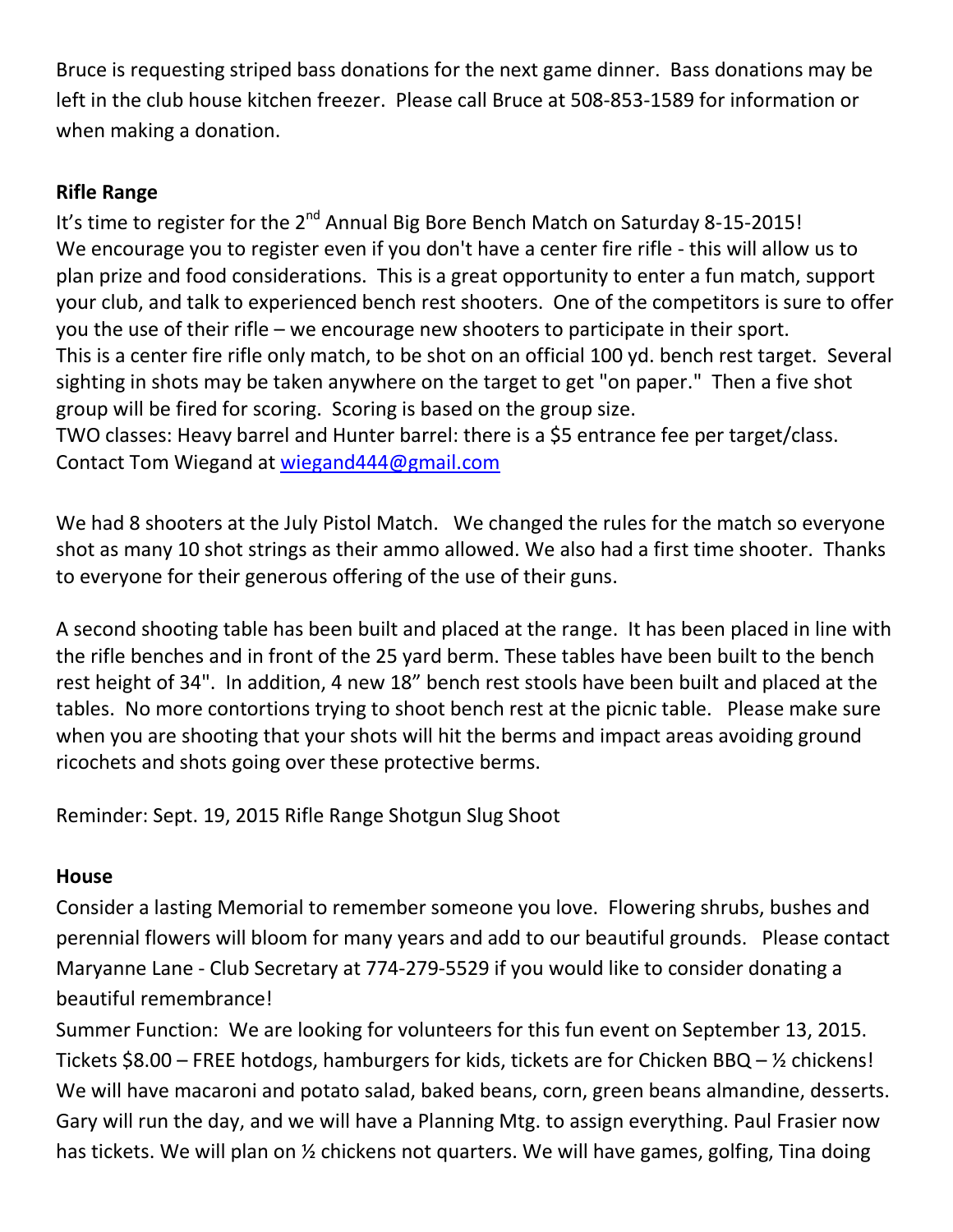archery. Plan on coming for Trap from 10-12, then food at 1:30. Bar opens after Trap at 12:00 noon.

Aug 15, 2015 – Rifle Range Big Bore in 9 am  $-$  2 pm

Aug. 15-16 Clean Floors Clubhouse

Aug 29-30 Logging Trails Clean Up Day – VOLUNTEERS NEEDED!

Sept. 9<sup>th</sup> – Archery Mtg. for Spring Event

Sept. 12, 2015 will be kitchen clean-up.

Sept. 13, 2015 – Summer Function BBQ– Gary will work with Bob to organize it.

Sept. 19, 2015 Rifle Range Shotgun Slug Shoot

Sept. 19, 2015 EJ private event

Sept 20, High School Reunion

Sept 27, 2015 Archery 3 D Shoot

Oct. 17<sup>th</sup> Astronomy Club

November 8, 2015 - Turkey Shoot

# **Executive Board**

No report given.

### **Grounds**

No report given.

### **Finance**

No report given.

### **Bar**

No report given.

### **Birds**

No report given.

### **Revenue**

Revenue Committee will be doing a "30 Guns in 30 Days" raffle this fall. Gift Cards from Bass Pro Shops for the amount of each gun will be prizes, allowing you to use the card for any type of sporting goods purchase from those stores.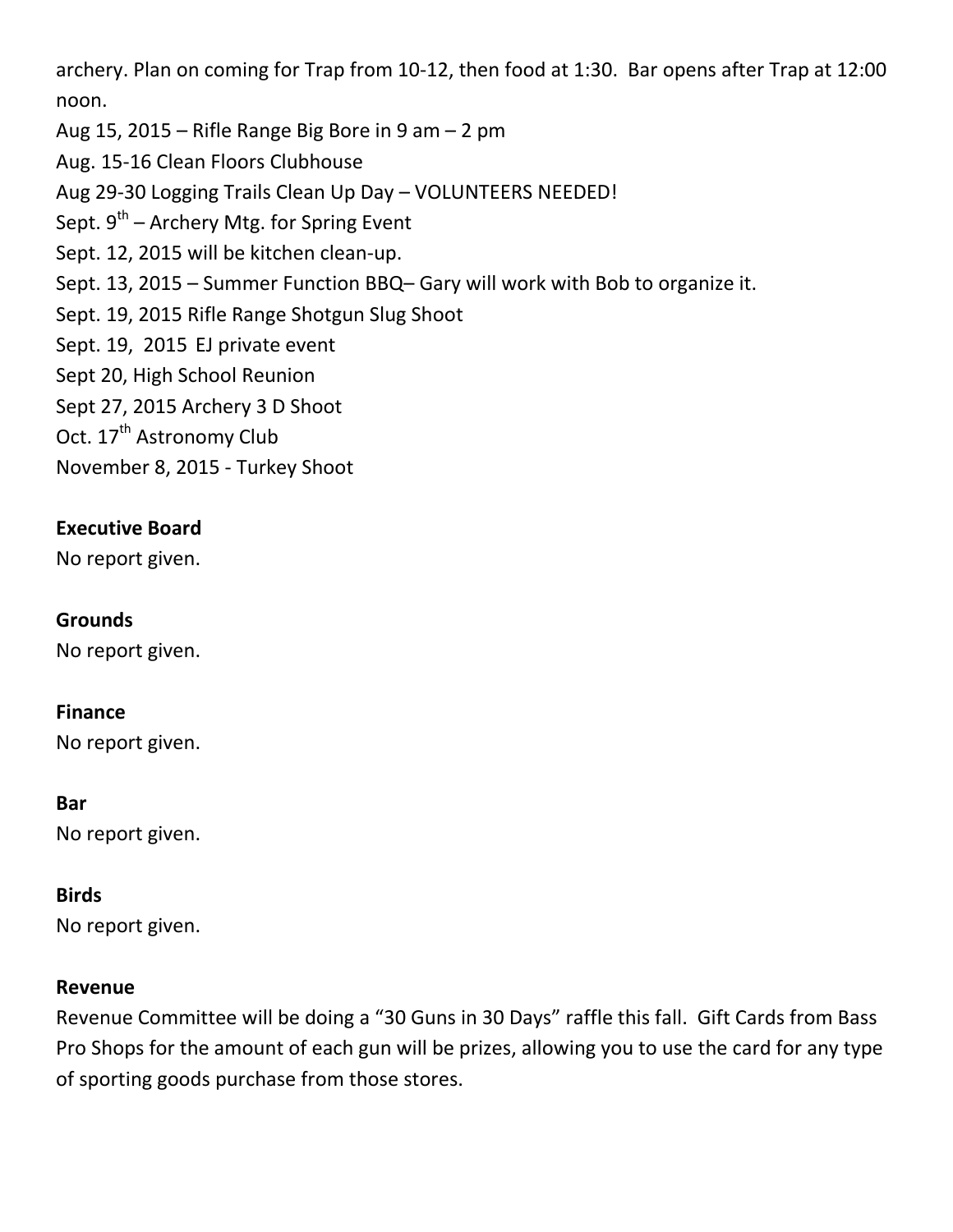Web Site is up and running with a Classified section and embroidered patches and logo clothing available to order through a link. Post your outdoors articles, ammo, guns, hunting / fishing gear etc. for sale here. Contact John Meyer at 508-864-2028

# **Archery**

Weekly shoots every Friday at \$10.00!

We will have another Archery 3-D Shoot Sept 27, 2015

Please - We Need Volunteers of all ages. We need help to clear the logging trails. This will benefit the club in many ways….Birds, archery, hiking, hunting, etc. Please help on Saturday, August  $29^{th}$  & Sunday, August 30, @ 9am. We will need many hands and some tools: chainsaws, weed whackers, clippers, even a bucket loader - or something to spread the huge pile of dirt. Your donation of your equipment and time will go a long way to improve the area.

Lunch will be provided!

Announcement: The Nimrod Club has been selected to host the

3D -Massachusetts IBO\* State Championship 2016 shoot for the IBO New England Series! This will be a 2 day event on April 30<sup>th</sup> and May 1<sup>st</sup>, expected to bring in 150-200 archers, and is expected to be not only a fun and exciting event, but a great revenue producer for our club. We will need many volunteers to make this a success.

Wednesday September  $9<sup>th</sup>$  7pm will be an informational mtg. for volunteers and anyone interested in learning more and helping out.

We will need volunteers for many things including course setup, kitchen, sponsors, & parking. If you can't make the meeting but want to help out, please contact Tina Gianos at [tgianos@comcast.net](mailto:tgianos@comcast.net) You do not need to be an Archer to volunteer!

Many thanks to Tina for all her work to bring this event to the Nimrod!!!! Also many thanks to members for their recent donations of PVC, rebar, and paint. These donations are greatly appreciated and will go a long ways in helping out the Archery Program at Nimrod.

# **Worcester County League of Sportsmen**

WCL Mtg. on summer break, next mtg. will be the  $3^{rd}$  Friday in September.

# **Good and Welfare**

Thank you all to the many members that have contributed their hours to club service! A Memorial: Nimrod Sportsmen's Club Member Steven Dewitt passed away unexpectedly in an accident on July 5, 2015. A lifelong outdoorsman, avid hunter and fisherman, he was very active in our local community as a second-generation on-call firefighter for Holden for 21 years at the Chaffin Firehouse where he was the primary engineer of Engine 3. Steven and his father, Richard H. DeWitt, who passed away just a few months ago, built many of the pheasant boxes that we still use today. We sadly miss our friend and active club colleague.